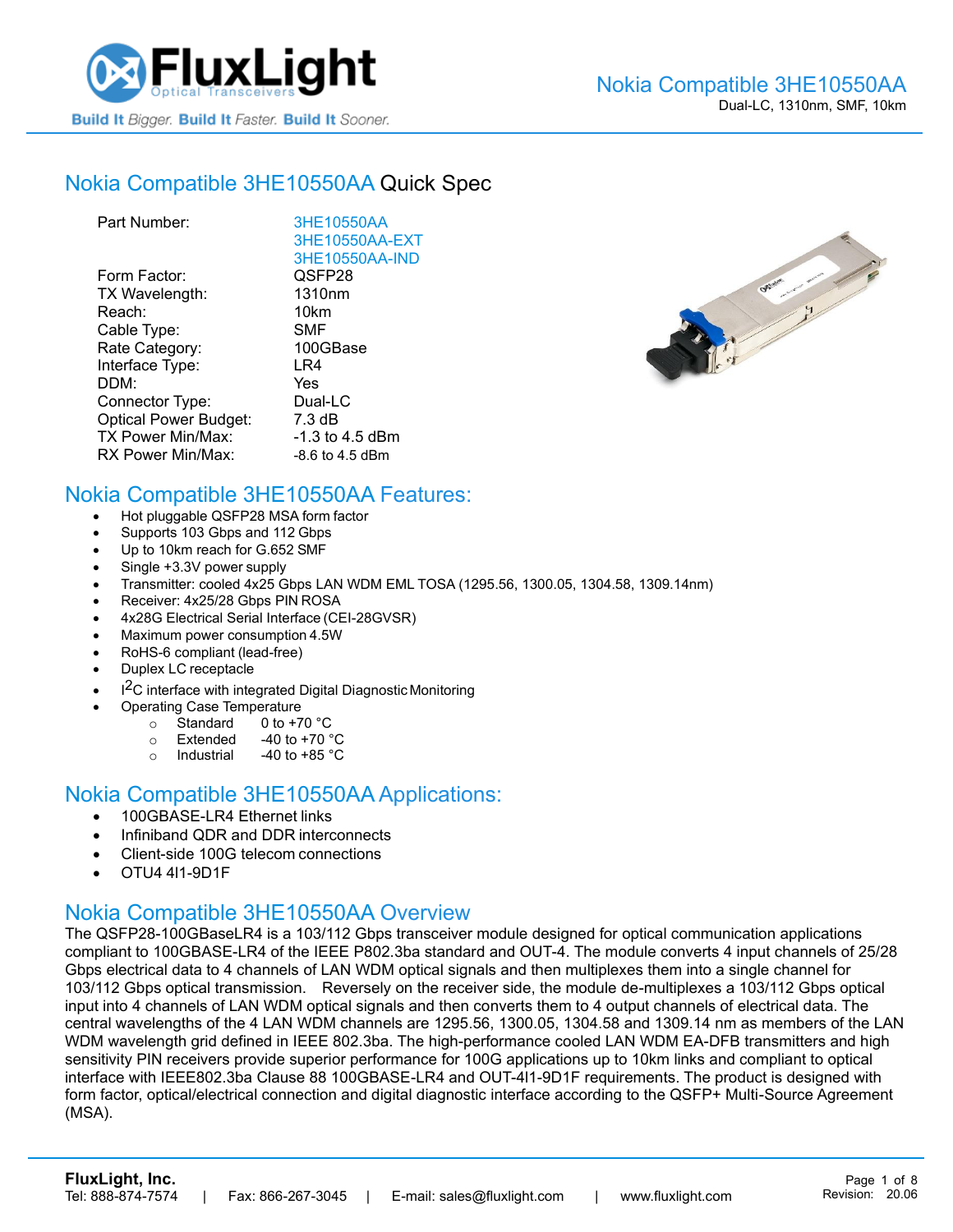

## Absolute Maximum Ratings

| <b>Parameter</b>                         | <b>Symbol</b> | <b>Min</b> | <b>Max</b> | <b>Unit</b> |
|------------------------------------------|---------------|------------|------------|-------------|
| Storage Temperature                      | Ts            | -40        | $+85$      | ℃           |
| <b>Operating Case Temp (Standard)</b>    | <b>TOP</b>    | 0          | 70         | °C          |
| <b>Operating Case Temp (Extended)</b>    | <b>TOP</b>    | $-40$      | 70         | °C          |
| <b>Operating Case Temp (Industrial)</b>  | <b>TOP</b>    | -40        | 85         | °C          |
| Power Supply Voltage                     | <b>Vcc</b>    | $-0.5$     | 3.6        | V           |
| Relative Humidity (non-<br>condensation) | <b>RH</b>     | 5          | 85         | %           |

## Recommended Operating Conditions

| <b>Parameter</b>            | <b>Symbol</b> | <b>Min</b> | <b>Typ</b> | <b>Max</b> | <b>Unit</b> |
|-----------------------------|---------------|------------|------------|------------|-------------|
| Power Supply Voltage        | Vcc           | 3.135      | 3.3        | 3.465      | V           |
| Data Rate, each Lane        |               |            | 25.78125   |            | Gb/s        |
| Control Input Voltage High) |               | 2          |            | <b>Vcc</b> | V           |
| Control Input Voltage Low   |               | 0          |            | 0.8        |             |
| Link Distance with G.652    | D             |            |            | 10         | km          |

## Recommended Power Supply Filter

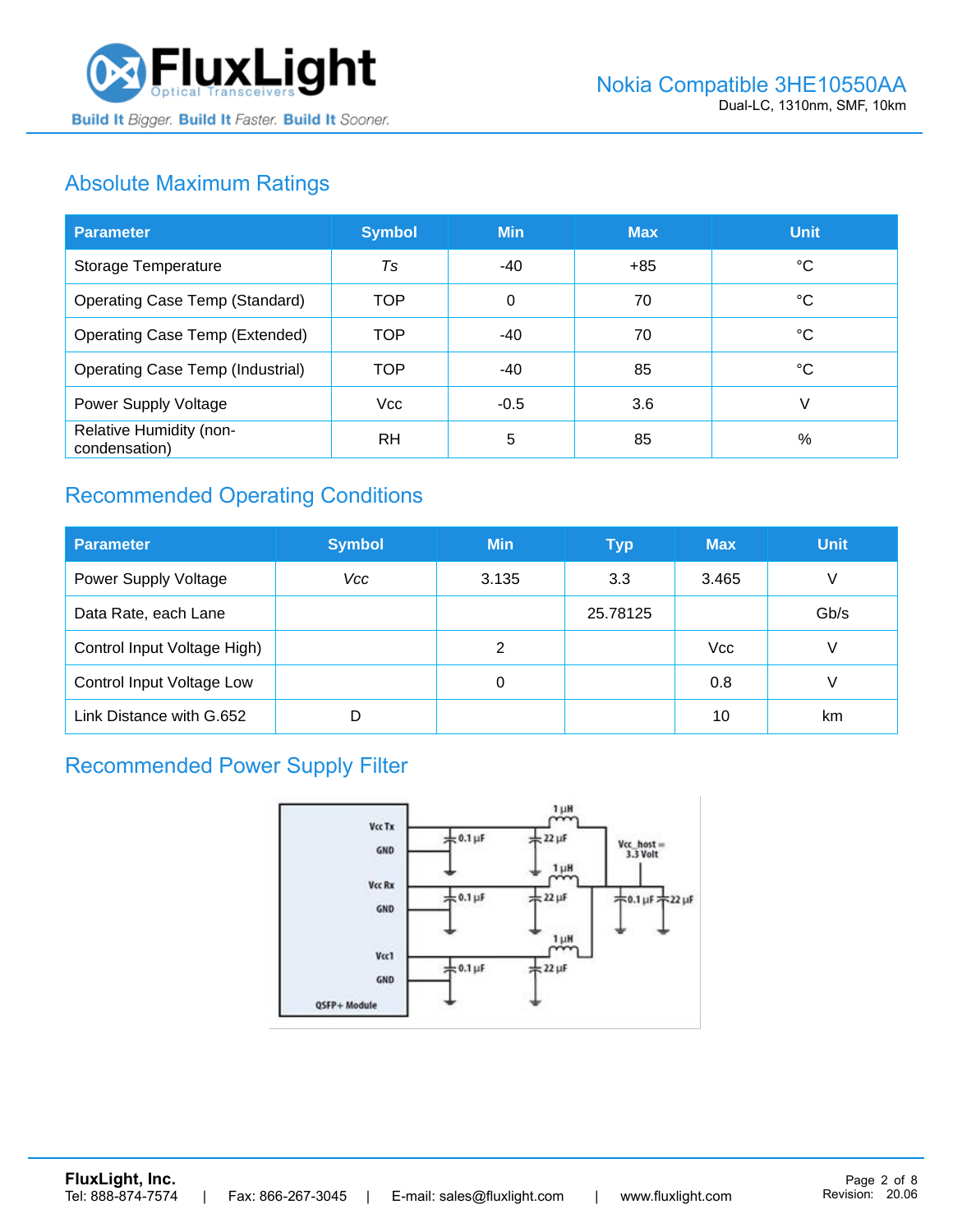

## Electrical Characteristics

| Parameter                | Symbol | Min | <b>Typ</b> | Max  | Unit |
|--------------------------|--------|-----|------------|------|------|
| <b>Power Consumption</b> |        |     |            | 4.5  | W    |
| <b>Supply Current</b>    | ICC    |     |            | 1.21 |      |

# Electrical Characteristics-Transmitter (each lane)

| Parameter                           | Symbol | Min | $\mathsf{Typ}$ | Max  | Unit |
|-------------------------------------|--------|-----|----------------|------|------|
| Differential Input Voltage<br>Swing | Vin.pp | 150 |                | 1200 | mVpp |
| Differential Input<br>Impedance     | Zin    | 85  | 100            | 115  | Ω    |

## Electrical Characteristics-Receiver

| Parameter                               | Symbol  | Min | Typ | Max  | Unit |
|-----------------------------------------|---------|-----|-----|------|------|
| Differential Output Voltage<br>Swing    | Vout.pp | 200 |     | 1100 | mVpp |
| <b>Differential Output</b><br>Impedance | Zout    | 85  | 100 | 115  | ohm  |

#### Optical Characteristics

| Parameter       | Symbol | Min     | <b>Typ</b> | <b>Max</b> | Unit |
|-----------------|--------|---------|------------|------------|------|
| Lane Wavelength | LO     | 1294.53 | 1295.56    | 1296.59    |      |
|                 | L1     | 1299.02 | 1300.05    | 1301.09    |      |
|                 | L2     | 1303.54 | 1304.58    | 1305.63    | nm   |
|                 | LЗ     | 1308.09 | 1309.1     | 1310.19    |      |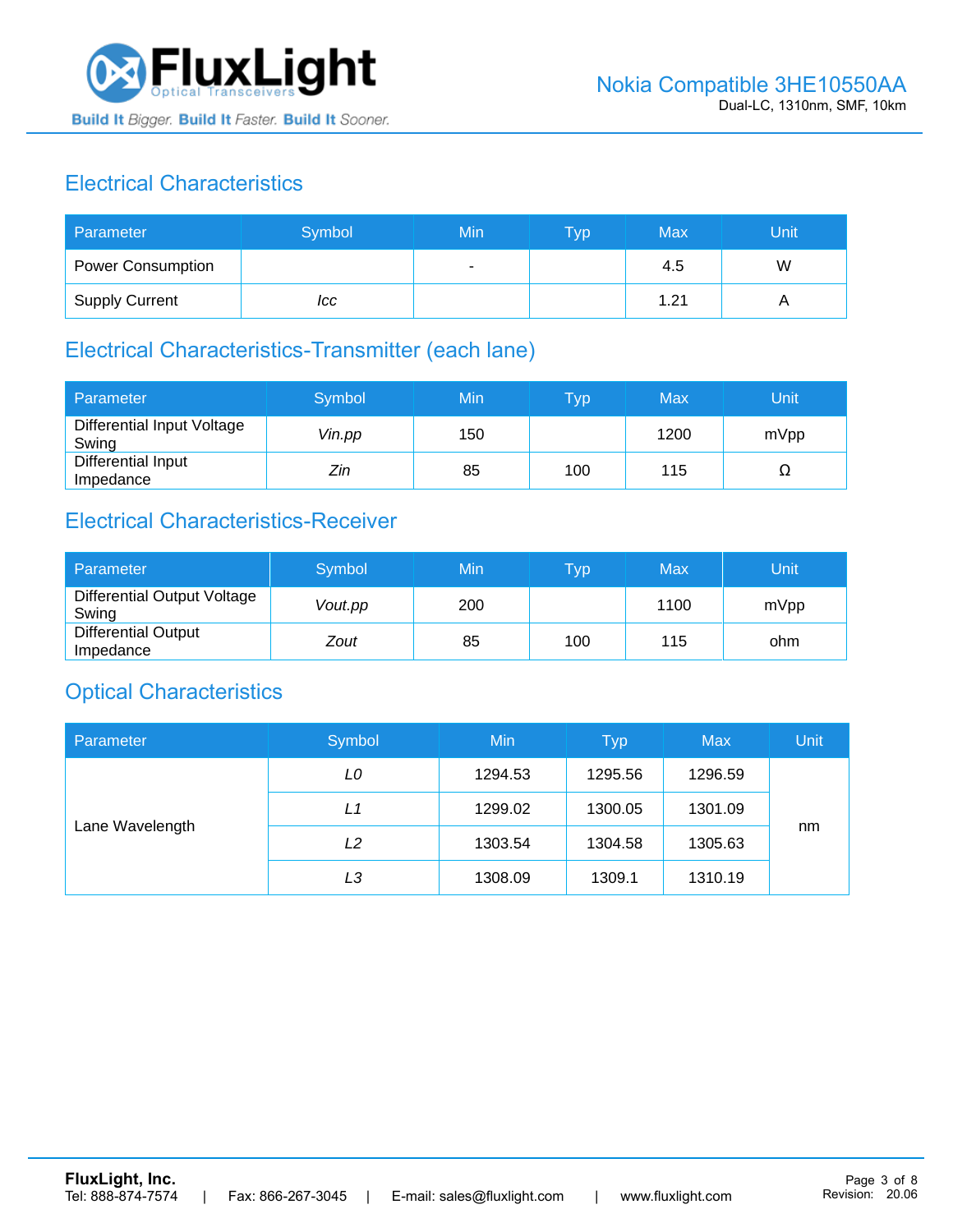## Optical Characteristics-Transmitter (100GBase-LR4 operation)

| Parameter                                          | Symbol      | Min                                  | <b>Typ</b> | <b>Max</b> | Unit | <b>Notes</b> |
|----------------------------------------------------|-------------|--------------------------------------|------------|------------|------|--------------|
| Signaling Speed per Lane                           | BR.         |                                      | 25.78      |            | Gbps |              |
| Side-mode Suppression Ratio                        | <b>SMSR</b> | 30                                   |            |            | dB   |              |
| <b>Total Average Launch Power</b>                  | PТ          |                                      |            | 10.5       | dBm  |              |
| Average Launch Power (each<br>Lane)                | <b>PAVG</b> | $-4.3$                               |            | 4.5        | dBm  |              |
| <b>Optical Modulation Amplitude</b><br>(each Lane) | <b>POMA</b> | $-1.3$                               |            | 4.5        | dBm  |              |
| <b>Extinction Ratio</b>                            | ER          | 4                                    |            |            | dB   |              |
| <b>Optical Return Loss Tolerance</b>               | TOL         |                                      |            | 20         | dB   |              |
| Eye Mask {X1, X2, X3, Y1, Y2,<br>Y3                |             | IEEE 802.3 Clause 88<br>100GBase-LR4 |            |            |      |              |
| Average Launch Power OFF<br>(each Lane)            | Poff        |                                      |            | -30        | dBm  |              |

#### Optical Characteristics-Receiver (100GBase-LR4 operation)

| Parameter                                | Symbol      | <b>Min</b> | <b>Typ</b> | <b>Max</b> | Unit | <b>Notes</b> |
|------------------------------------------|-------------|------------|------------|------------|------|--------------|
| Signaling Speed per Lane                 | <b>BR</b>   |            | 25.78      |            | Gbps |              |
| <b>Total Average Receive Power</b>       |             |            |            | 10.5       | dBm  |              |
| Average Power at Receiver,<br>each Lane  |             | $-10.6$    |            | 4.5        | dBm  |              |
| Receive Power (OMA) (each<br>Lane)       |             |            |            | 4.5        | dBm  |              |
| Receiver Sensitivity (OMA),<br>each Lane | <b>SEN</b>  |            |            | $-8.6$     | dBm  |              |
| <b>LOS Assert</b>                        | <b>LOSA</b> |            | $-26$      |            | dBm  |              |
| <b>LOS Deassert</b>                      | LOSD        |            | $-11.6$    |            | dBm  |              |
| <b>LOS Hysteresis</b>                    | LOSH        | 0.5        |            |            | dΒ   |              |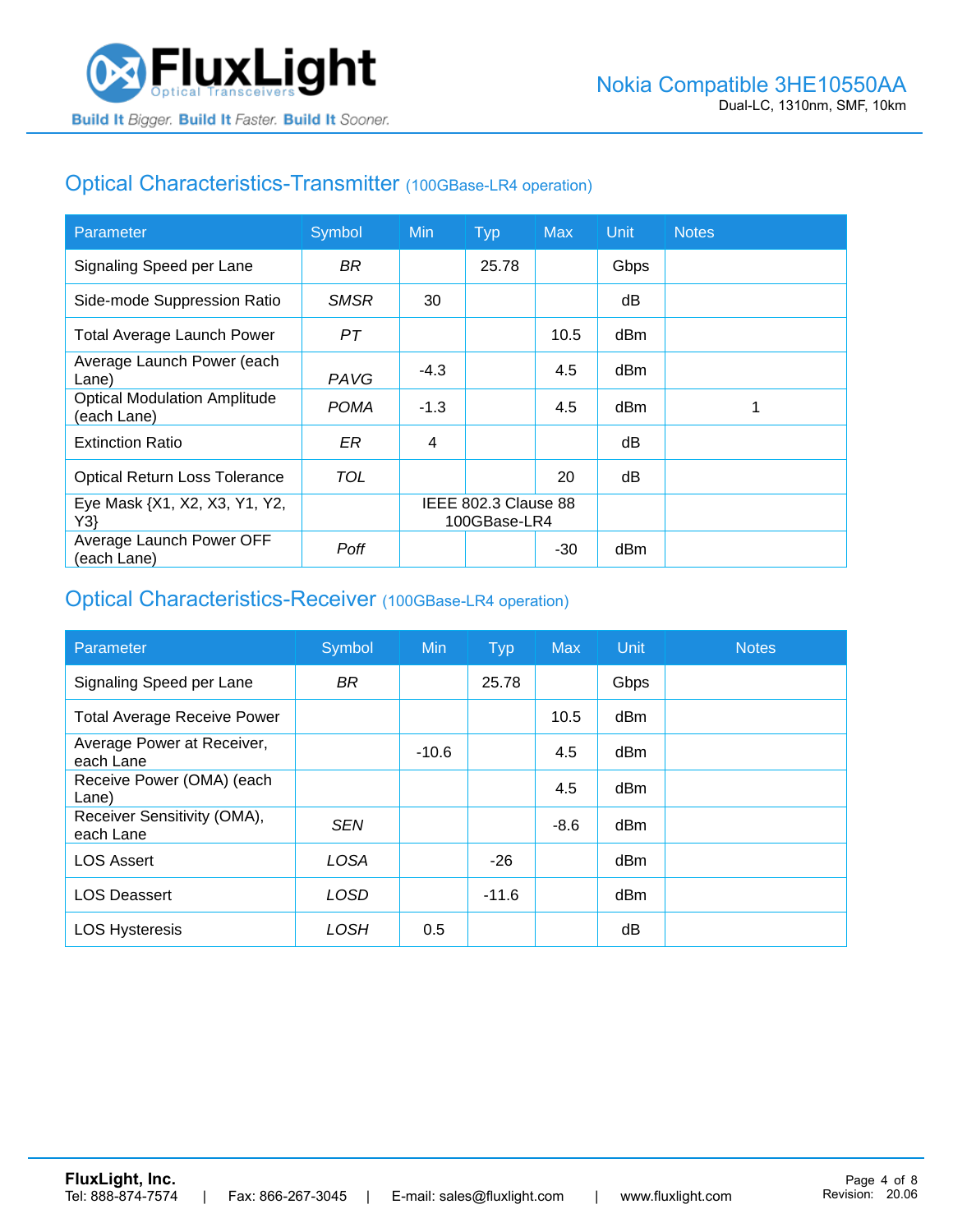

## Optical Characteristics-Transmitter (OTU-4 operation)

| <b>Parameter</b>                                    | <b>Symbol</b> | <b>Min</b>        | <b>Typ</b> | <b>Max</b> | <b>Unit</b> | <b>Notes</b> |
|-----------------------------------------------------|---------------|-------------------|------------|------------|-------------|--------------|
| Signaling Speed per Lane                            | BR.           |                   | 27.95      |            | Gbps        |              |
| Side-mode Suppression Ratio                         | <b>SMSR</b>   | 30                |            |            | dB          |              |
| <b>Total Average Launch Power</b>                   | PT            |                   |            | 10.5       | dBm         |              |
| Average Launch Power (each Lane)                    | PAVG          | $-2.5$            |            | 2.9        | dBm         |              |
| Difference in Launch Power between<br>any two Lanes |               |                   |            |            |             |              |
| (OMA)                                               | Ptx, diff     |                   |            | 5          | dB          |              |
| <b>Extinction Ratio</b>                             | ER            | $\overline{7}$    |            |            | dB          |              |
| <b>Optical Return Loss Tolerance</b>                | <b>TOL</b>    |                   |            | 20         | dB          |              |
| <b>Transmitter Reflectance</b>                      | RT.           |                   |            | $-12$      | dB          |              |
| Eye Mask {X1, X2, X3, Y1, Y2, Y3}                   |               | G.959.1 Compliant |            |            |             | 2            |
| Average Launch Power OFF (each<br>Lane)             | Poff          |                   |            | $-30$      | dBm         |              |

Note: Transmitter optical characteristics are measured with a single mode fiber.

#### Optical Characteristics-Receiver (OTU4 operation)

| <b>Parameter</b>                                     | <b>Symbol</b> | <b>Min</b> | <b>Typ</b> | <b>Max</b> | <b>Unit</b> | <b>Notes</b> |
|------------------------------------------------------|---------------|------------|------------|------------|-------------|--------------|
| Signaling Speed per Lane                             | BR            |            | 27.95      |            | Gbps        |              |
| Damage Threshold (each Lane)                         | THd           | 4.5        |            |            | dBm         | 3            |
| <b>Total Average Receive Power</b>                   |               |            |            | 10.5       | dBm         |              |
| Average Power at Receiver, each<br>Lane              |               | $-8.6$     |            | 2.9        | dBm         |              |
| Stressed Receiver Sensitivity, each<br>Lane          |               |            |            | $-8.6$     | dBm         | 4            |
| Difference in Receive Power between<br>any two Lanes | Prx, diff     |            |            | 5.5        | dB          |              |
| <b>LOS Assert</b>                                    | LOSA          |            | $-25$      |            | dBm         |              |
| <b>LOS Deassert</b>                                  | LOSD          |            | $-11.6$    |            | dBm         |              |
| <b>LOS Hysteresis</b>                                | <b>LOSH</b>   | 0.5        |            |            | dB          |              |
| <b>Optical Return Loss</b>                           | ORL           |            |            | $-26$      | dB          |              |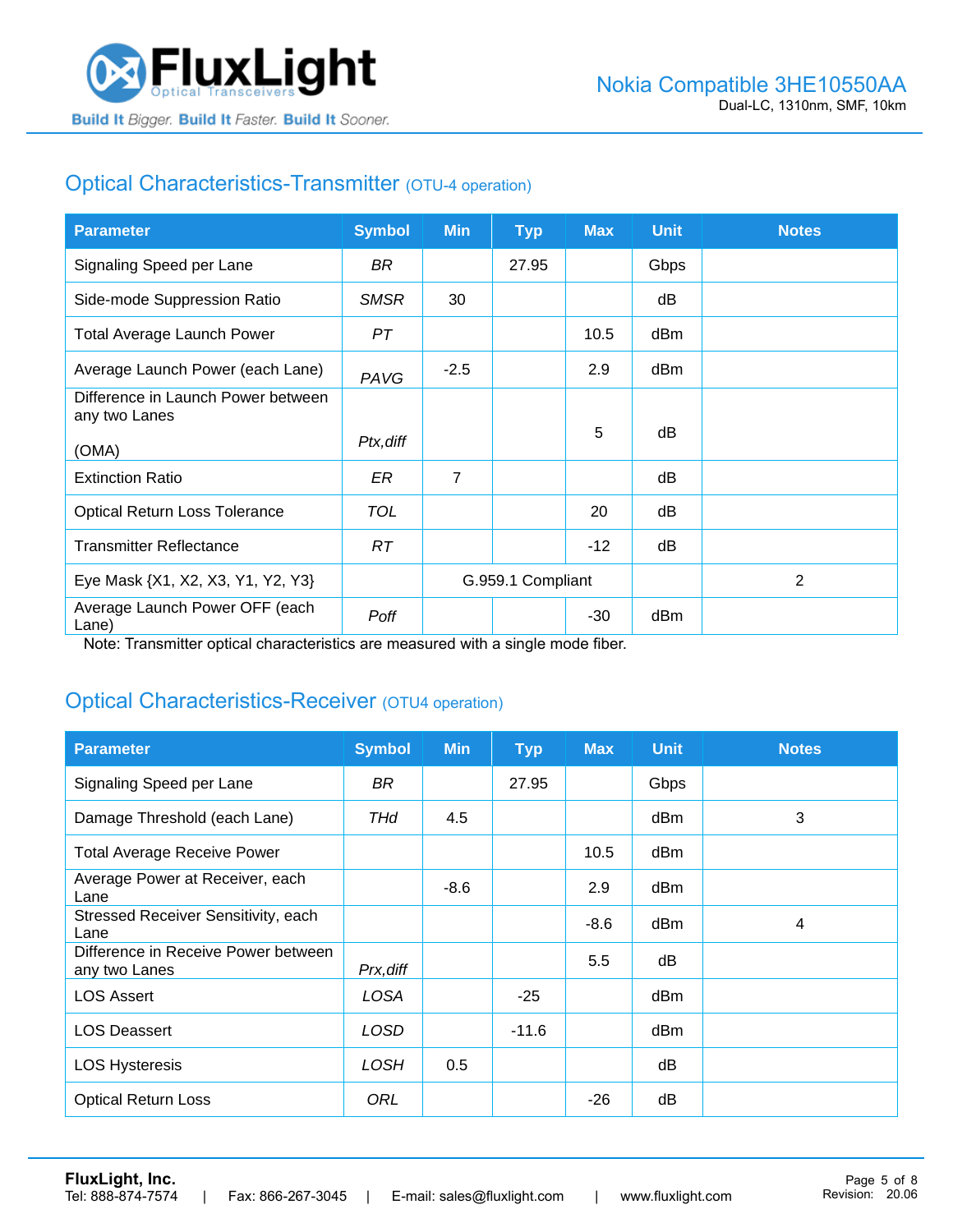

## Digital Diagnostic Functions

The following digital diagnostic characteristics are defined over the normal operating conditions unless otherwise specified.

| Parameter                                  | Symbol         | Min    | <b>Typ</b> | <b>Max</b> | Unit   | <b>Notes</b>                        |
|--------------------------------------------|----------------|--------|------------|------------|--------|-------------------------------------|
| Temperature monitor absolute<br>error      | <b>DMITEMP</b> | -3     |            | 3          | deg. C | Over operating<br>temperature range |
| Supply voltage monitor absolute<br>error   | <b>DMIVCC</b>  | $-0.1$ |            | 0.1        | V      | Over Full operating<br>range        |
| Channel RX power monitor<br>absolute error | DMIRX_CH       | $-2$   |            | 2          | dB     |                                     |
| Channel Bias current monitor               | DMIIbias CH    | $-10%$ |            | 10%        | mA     |                                     |
| Channel TX power monitor<br>absolute error | DMITX CH       | $-2$   |            | 2          | dB     |                                     |

#### PIN Assignment and Function Definitions

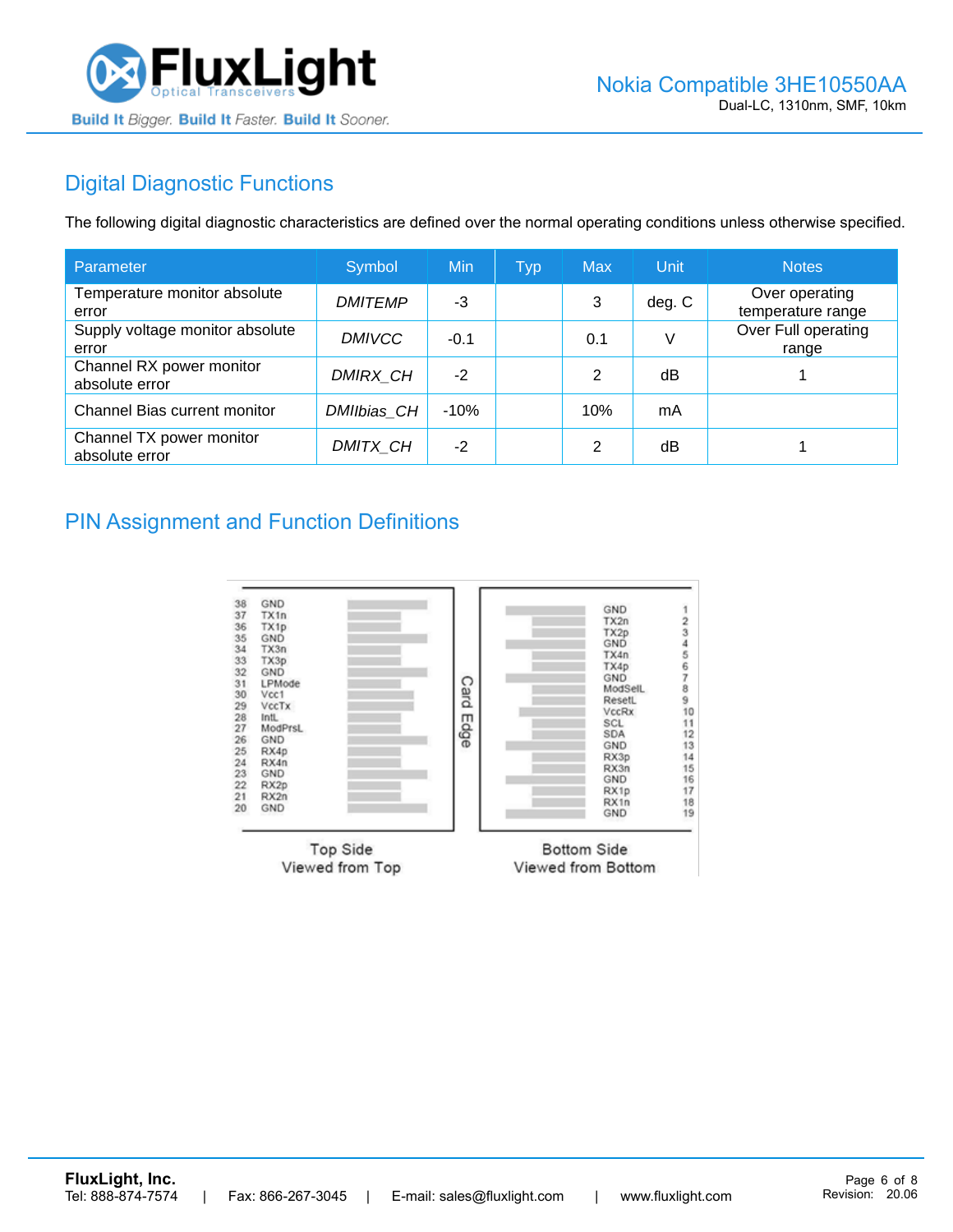

#### PIN Definition

| <b>PIN</b>     | <b>Signal Name</b>      | <b>Description</b>                          |
|----------------|-------------------------|---------------------------------------------|
| 1              | <b>GND</b>              | Ground (1)                                  |
| 2              | Tx2n                    | CML-I Transmitter 2 Inverted Data Input     |
| 3              | Tx2p                    | CML-I Transmitter 2 Non-Inverted Data Input |
| 4              | <b>GND</b>              | Ground (1)                                  |
| 5              | Tx4n                    | CML-I Transmitter 4 Inverted Data Input     |
| 6              | Tx4p                    | CML-I Transmitter 4 Non-Inverted Data Input |
| $\overline{7}$ | <b>GND</b>              | Ground (1)                                  |
| 8              | ModSelL                 | <b>LVTLL-I Module Select</b>                |
| 9              | ResetL                  | <b>LVTLL-I Module Reset</b>                 |
| 10             | <b>VCCR<sub>x</sub></b> | +3.3V Power Supply Receiver (2)             |
| 11             | <b>SCL</b>              | LVCMOS-I/O 2-Wire Serial Interface Clock    |
| 12             | <b>SDA</b>              | LVCMOS-I/O 2-Wire Serial Interface Data     |
| 13             | <b>GND</b>              | Ground (1)                                  |
| 14             | Rx3p                    | CML-O Receiver 3 Non-Inverted Data Output   |
| 15             | Rx3n                    | CML-O Receiver 3 Inverted Data Output       |
| 16             | GND                     | Ground (1)                                  |
| 17             | Rx1p                    | CML-O Receiver 1 Non-Inverted Data Output   |
| 18             | Rx1n                    | CML-O Receiver 1 Inverted Data Output       |
| 19             | <b>GND</b>              | Ground (1)                                  |
| 20             | <b>GND</b>              | Ground (1)                                  |
| 21             | Rx2n                    | CML-O Receiver 2 Inverted Data Output       |
| 22             | Rx2p                    | CML-O Receiver 2 Non-Inverted Data Output   |
| 23             | GND                     | Ground (1)                                  |
| 24             | Rx4n                    | CML-O Receiver 4 Inverted Data Output       |
| 25             | Rx4p                    | CML-O Receiver 4 Non-Inverted Data Output   |
| 26             | <b>GND</b>              | Ground (1)                                  |
| 27             | ModPrsL                 | Module Present                              |
| 28             | IntL                    | Interrupt                                   |
| 29             | <b>VCCTx</b>            | +3.3V Power Supply Transmitter (2)          |
| 30             | VCC1                    | +3.3V Power Supply                          |
| 31             | LPMode                  | <b>LVTLL-I Low Power Mode</b>               |
| 32             | <b>GND</b>              | Ground (1)                                  |
| 33             | Tx3p                    | CML-I Transmitter 3 Non-Inverted Data Input |
| 34             | Tx3n                    | CML-I Transmitter 3 Inverted Data Input     |
| 35             | <b>GND</b>              | Ground (1)                                  |
| 36             | Tx1p                    | CML-I Transmitter 1 Non-Inverted Data Input |
| 37             | Tx1n                    | CML-I Transmitter 1 Inverted Data Input     |
| 38             | <b>GND</b>              | Ground (1)                                  |

Notes:

1. All Ground (GND) are common within the QSFP+ module and all module voltages are referenced to this potential unless noted otherwise. Connect these directly to the host board signal common ground plane.

2. VccRx, Vcc1 and VccTx are the receiving and transmission power suppliers and shall be applied concurrently. The connector pins are each rated for a maximum current of 500mA.